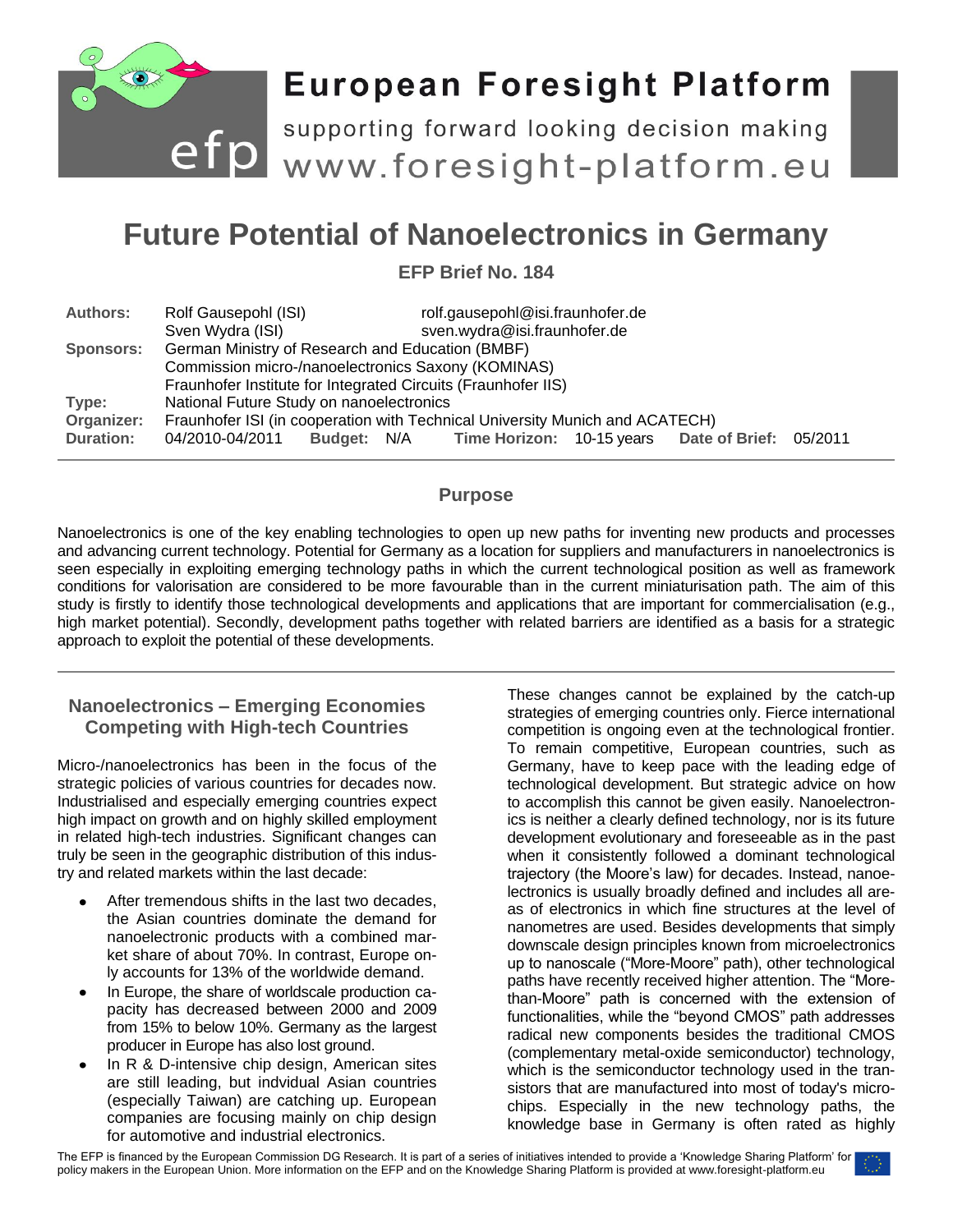competitive (e.g., Thielmann et al. 2009). However, it remains unclear which developments and applications are the most favourable to exploit and should be in the focus of R&D- and commercialisation activities. Hence, the current study aims to identify key emerging technology paths in which Germany can take an internationally

## **Combining Online Survey with Roadmapping**

In order to reach the various aims of the study, we used a mix of methods resulting in two major steps. First, an online survey was conducted in order to identify those technological developments and applications important for commercialisation in Germany (defined by assumed market potential). Second, a technology roadmap was elaborated that allows the formulation of development paths and barriers. These methods are described below in more detail. Both steps were conducted by the project group as a whole with Fraunhofer ISI as the responsible partner for these two work packages. The work of the project group was accompanied by a steering group, which consisted of experts from academia and industry in the field of nanoelectronics in order to assure high quality standards.

#### **Online Survey**

The questionnaire for the online survey consisted of three major parts. First, an overall assessment of the relevance of the main technology trends ("More-Moore etc.) was requested. The second part contained three sub-parts and asked which materials and production processes, system components, and fields of application will become relevant in which time period (<3 years; 3-8 years: >8 years) and what their functional advantages will be (e.g., miniaturisation, reduction of production costs etc.). The third part consisted of statements for key technological developments and innovation barriers. These statements were based on expert interviews as well as on knowledge from earlier projects. They were discussed and re-formulated at a meeting with the steering group.

The questionnaire was online between early July and early October 2010. Two approaches were used in selecting the sample for the survey. First, experts of the steering group compiled a list of experts and contacted them by e-mail. Second, these experts were requested to forward the e-mail to other experts (snowball system). In total, 90 experts answered the questionnaire; the return rate of the experts directly contacted amounted to 37 %. About one half of the respondents were from academia and the other half from industry (mostly big companies). About two thirds of the respondents were closely related to the electronleading position. In addition, it reveals related development paths and key barriers to enable and foster a transparent discussion on the development of a strategic approach. The study concentrates on a short (< 4 years) and a mid- to long-term outlook (> 8 years).

ics sector; the other third was affiliated with a wide range of other areas (e.g., automotive industry, medical technology). While we cannot rule out in principle that the sample might lead to some biased results, we could identify neither any major differences in the answers between the respondents nor any other indications of underlying biases.

#### **Roadmap**

The task of the roadmap was to display the development paths over time, thus visualising the time sequence of the single steps of knowledge and technology development. For this purpose, we conducted an expert workshop with experts from academia and industry from different sectors in October 2010. The results of the second part of the online questionnaire (market relevance assessment of materials, production processes and system components) provided the main basis for the workshop. The aim was to formulate the development paths leading up to today's market potential. Combining the results of the online-survey with the roadmap workshop allowed us to start the workshop from an advanced level of analysis and thus to describe and discuss the development paths in more detail.

In contrast to existing roadmaps (above all the International Technology Roadmap for Semiconductors – ITRS), we placed the regional focus on Germany combined with a high level of detail. However, the high awareness of the ITRS among the participants became evident during the roadmap workshop. Keeping the experts' minds open to other developments posed a considerable challenge.

#### **Sectors Absorbing Nanoelectronics**

At the start of the survey, the participants were asked to rank the following six technological sectors in the order of importance for the German electronics industry:

- scaled microelectronics ("More-Moore")
- functional diversification ("More-than-Moore")
- new building blocks ("beyond CMOS")
- packaging of integrated circuits
- testing and test equipment
- production lines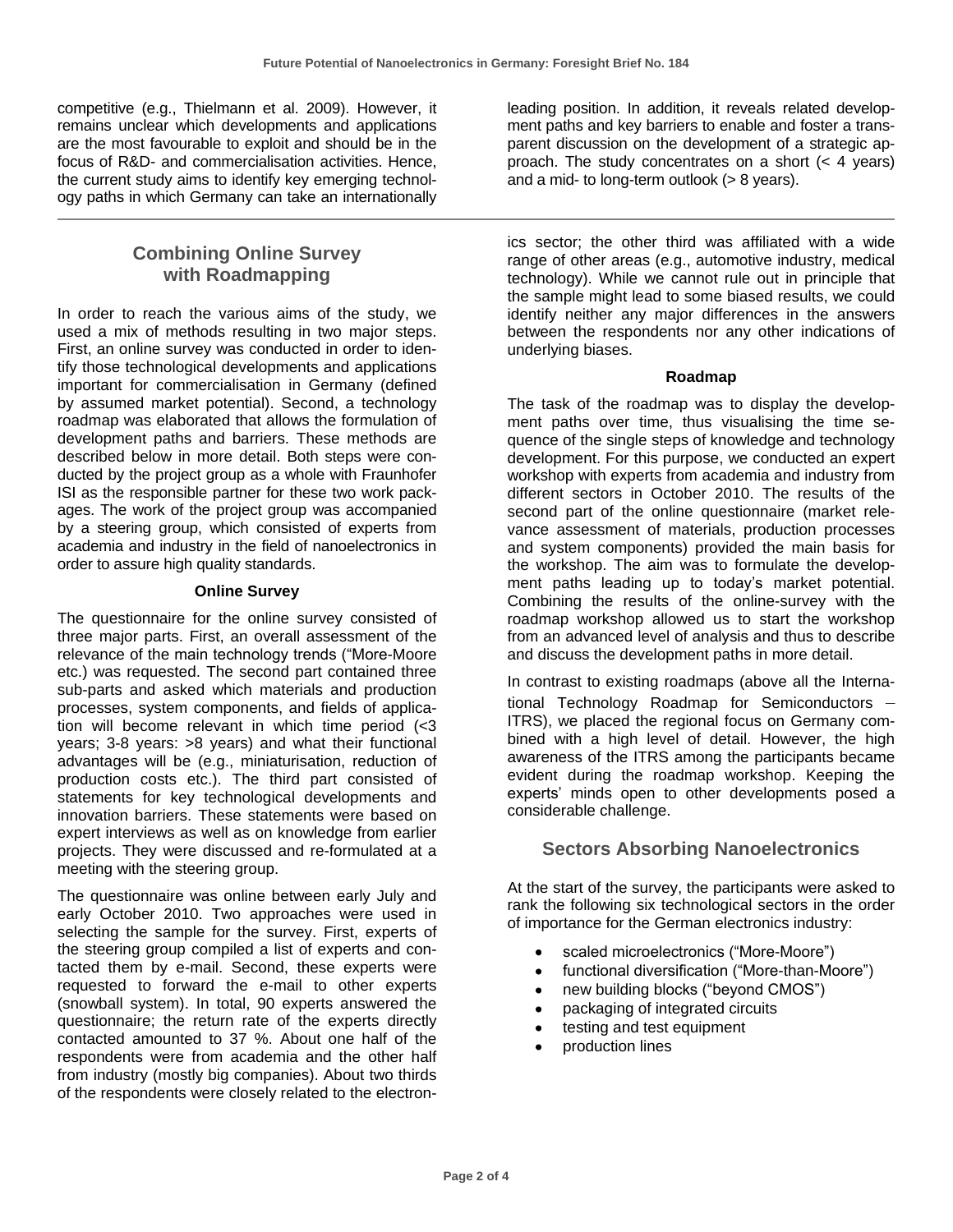

- Functional diversification ("More than Moore") Packaging of integrated circuits New building blocks ("beyond CMOS") Scaled microelectronics ("more Moore")
- $\bullet$  Testing and test equipment  $\bullet$  Production lines

Among the sectors listed, "More-than-Moore"-technologies were ranked in the first position. Two thirds of the respondents voted them as of highest importance for the German electronics industry. A clear position was also taken in case of "production lines", which were ranked in last place. "Testing and test equipment" was judged a little bit more important and placed in second to last place. All other technological sectors were judged ambiguously. This becomes especially obvious for "beyond CMOS" technologies, which seem to divide the respondents into two groups. However, a cross-analysis of the votes by professional background of the respondents failed to show any underlying pattern.

In the main part of the questionnaire, participants could choose between three areas of interest in which more detailed questions were posed: materials and production technologies, system components, and applications. In the part containing questions on system components, three of the previously listed technological sectors again were the subject of a single question. We were interested in the relevance of system components for the realisation of nanoelectronics' worldwide market potential. The ranking under this aspect was different from the initial ranking. The answers were nonetheless quite comparable and unambiguous. "CMOS" technologies ("More-Moore") was voted as of highest relevance, "packaging technologies" also as of high relevance, but "beyond-CMOS" only of moderate relevance. One can say that the group of experts who chose to answer here displayed a quite uniform opinion compared with all the respondents who ranked the six technological sectors at the beginning.

In order to identify the notably relevant topics from the entire collection of topics listed, we chose a special kind of technique for interpreting the responses. At earlier workshops, we could observe a typical behaviour among

participants to rate those aspects as important that are expected to be available in the near future. Therefore we used a filter in order to identify important aspects while offsetting this effect. We looked for aspects that were judged as relevant even though they were not expected to become available anytime soon.

Sorted in the order of estimated availability, we could identify the following materials and production processes as of particular relevance:

- double patterning
- atomic layer deposition (ALD)
- organic semiconductors
- EUV-lithography
- carbon based materials

The following system components could be identified as of particular relevance:

- CMOS (evolutionary development)  $\bullet$
- auto-diagnosis  $\bullet$
- through-silicon via 3D integration
- nanoelectronic and optoelectronic mechanical systems
- auto-correction
- piezoresistive sensors

#### **Nanoelectronics Applications**

The relevance of nanoelectronics for certain industrial sectors and some exemplary applications was the subject of the third sub-part. For the industrial sectors, the



**For more information visit the website and subscribe to the mailing list at www.foresight-platform.eu**